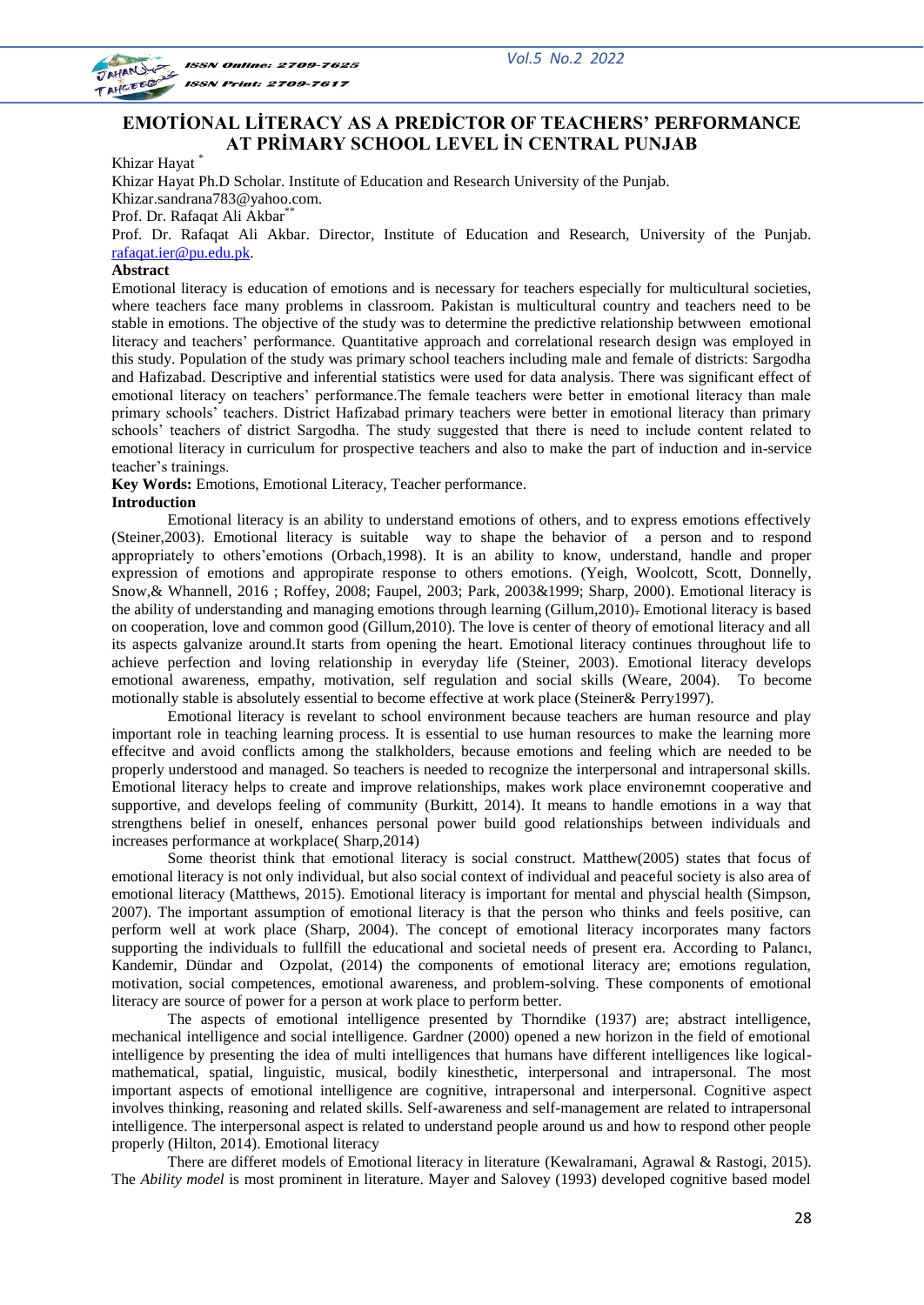



of emotional literacy: the ability to understand, use and manage emotions to aid thinking. The hierarchy of this model is from basic abilities to complex abilities. The *Trait model* views emotional literacy as a dispositional affect and is competencies based (Petrides & Furnham, 2003). This model focused on trait that an individual inherent. Goleman (1995) and Bar-On (1997) developed Trait model of emotional literacy as a cluster of social and emotional competencies that helps in managerial performance. Bar-On model describes it as sum of interrelated emotional and social competencies and skills. A three-tiered model of emotional literacy suggested by Mikolajczak (2009). It combines aspects of both ability and trait approaches such as knowledge, abilities and dispositions. Some other theorist worked on emotional literacy and presented models of emotional literacy. Steiner model of emotional literacy consist of factors: knowing emotions,showing empathy,managing emotions, emotional resilience and emotional interactivity(Steiner)

Emotions are a critical part of the teaching profession. (Fried et al.,2015; Uitto, Jokikokko & Estola, 2015; Nias, 1996; Hargreaves, 1998). Emotions are the shadows of thinkings and representatives of the body.The emotions located in mind, embedded and expressed in human interactions and relationships. Teachers' emotions are located in mind and interact with their students, colleagues and parents (Farouk, 2012). Teaching involves emotional experiences ranging from joy to rage (Hargreaves, 1998 &2001). Emotions are closely related to teacher performance.

Teacher performance is task performed by the teachers in classroom to make the learning easy and effective for students.Teacher performance has three aspects: compeptencies aspect, process aspect and out come aspect. The competencies aspect relate to teacher competencies related to subject and communities. The competencies of the teacher is measured through test, like in developed countries for teacher liciencing, test is conducted. Process aspect related to teacher performance in the class what tasks he/she did in the class for teaching and learning. This aspcet is measured through self inventory report. There are scales to measure the teachers performance in literature developed by different researchers. The outcome aspect of teachers' performance is related to students' achievements.

During the last two decades of 20th and beginning of 21st century emotional life has become an important object of study for education researchers especially with the theory of multi intelligence by Howard Gardener and Eric Berne theory of transaction analysis (Steiner, 2003). The researchers and educators started to focus their attention on the emotions and began to think upon emotional issues. The researcher finds different researches on teachers' emotional experience and impact on students achievements.The social and emotional content is getting importance as an important component of curriculum in many schools of developed countries (Baig,2019).

Most teachers seldom take professional development training. The budget for teachers' training and facilities for teachers is exceptionally low.Teachers are deprived of facilities due which they are not happy and satisfied. Pakistan is developing country and has lowest literacy rate in world ranking. There are many problems in the education system of Pakistan (Malik, Iqbal, Khan, Nasim, Yong, & Abbasi, 2011). Teachers are not satisfied with benefits and low social status.The quality of teachers is poor, training is below standard, and curriculum is lack of contextual relevance and majority of teachers are not trained (Malik et al., 2011). The growing demands of market relevancy, the teaching profession has become extremely challenging.

According to Tabassum and Ali (2012) secondary schools' teachers self-esteemed is correlated with emotions management. According to Todd (2006) the relationship is existed between emotional literacy and student teacher performance. Emotional literate personhas a positive impact on service quality. Emotionally balance teachers have positive relationwith job satisfaction. (Naeem et al,2008; Fatima, Imran, & Zaheer 2010 ).There are few researches on emotional literacy in Pakistan, but their target population is students but not teachers. After going through the literature, the most studies are about emotional intelligence, job satisfaction and self-efficacy of teachers. The emotional literacy and teachers' performance are needed to study in Pakistani context to make teacher education and teacher performance more effective.There is need of realistic studies about primary school teachers which could present the individual understanding of emotions, managing emotions and expressing the feelings and its effects on teacher performance.

# **Research Methodology**

The survey method, tecnique of quantitative research, was used and study was done on districts: Sargodha and Hafizabad in central Punjab. Simple random sampling technique was used to select a sample of 242 public primary schools' teachers who were teaching in the central Punjab of districts: Sargodha and Hafizabad. The data were collected online via Google forms from Hafizabad 112, but data from129 primary schools' teachers were collected personlly from Sargodha. Self developed questionnaires *Emotional Literacy Scale* and *Teacher Performance Scale* were used to collect data. In the analysis process SPSS statistical analysis program was used for Regression, independent sample t-tests and normality tests.

#### **Objectives of the Study**

The objectives of the study were (1) to determine the relaitonsip between teachers' emotional literacy and teachers' performance; (2) to compare emotional literacy levels of public primary schools' teachers in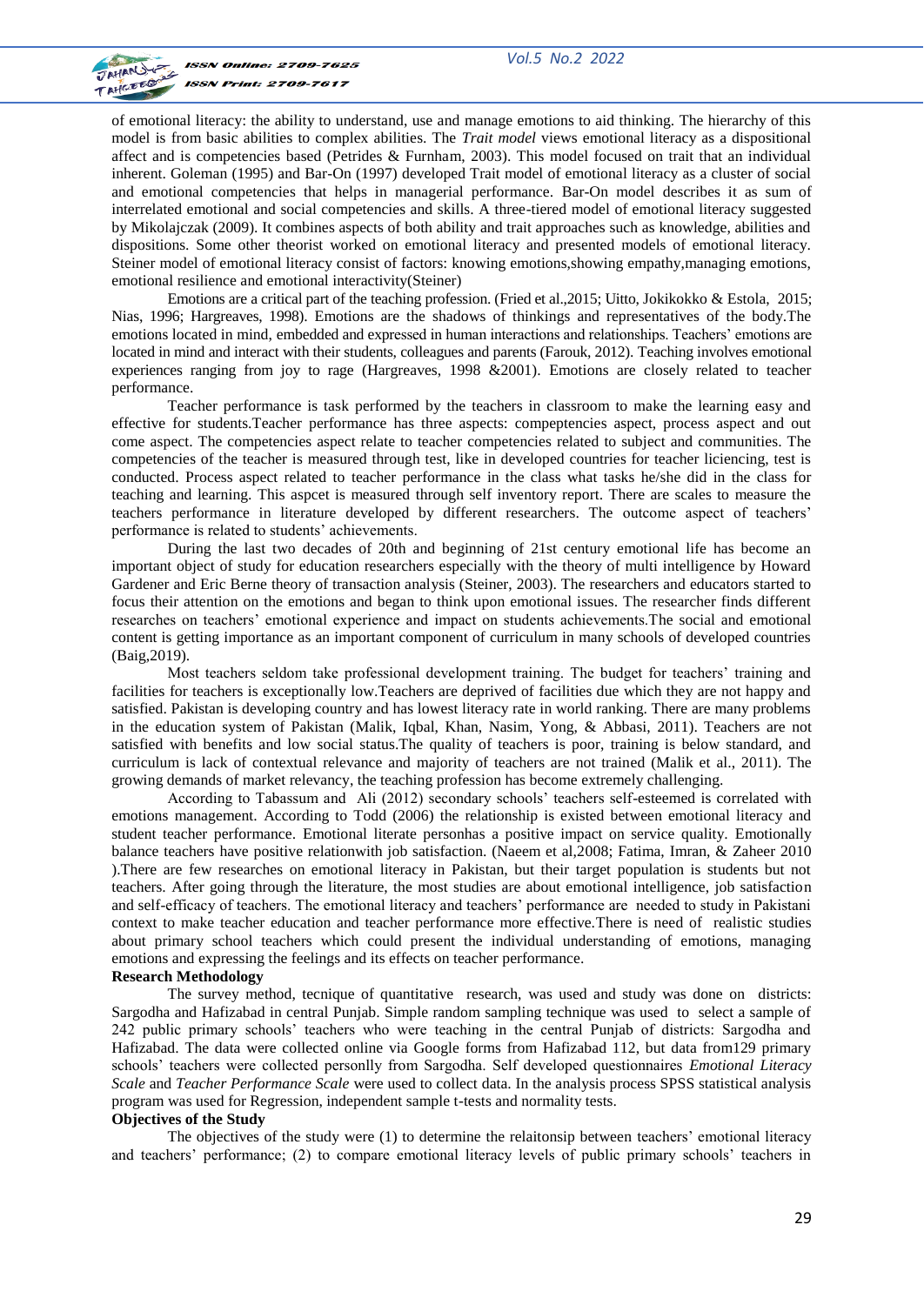

**ISSN Online: 2709-7625 ISSN Print: 2709-7617** 

district Sargodha and Hafizabad; (3) to compare the primary schools' teachers' performance from districts Sargodha and Hafizabad.

# **Independent sample t test analysis**

The t-test analysis was done to see the difference between Districts Sargodha and Hafizabad in terms of Emotional literacy and Teachers' performance.

- 1. The results revealed that an independent sample t-test was conducted to compare District Sargodha and District Hafizabad primary school teachers' emotional literacy. The Hafizabad primary school teachers' emotional literacy was higher (*M =91.70, SD = 7.53*) than Sargodha primary school teachers ( $M = 89.09$ ,  $SD = 7.46$ ) and statistically significant difference was found according to,  $t(239) = -2.697$  and  $-2.696$ ,  $p(0.007) < .05$ . Standard deviation shows there is variation of responses (*SD=7.53, SD=7.46*) in Hafizabad and Sargodha primary school teachers respectively and having very small difference with each other.
- 2. The results revealed that an independent sample t-test was conducted to compare District Sargodha and District Hafizabad primary school teacher performance . The Hafizabad primary school teacher performance was better (*M =127.01, SD = 10.72*) than Sargodha primary school teachers  $(M = 123.28, SD = 10.99)$  and statistically significant difference was found according to,  $t(239) = -2.65$  and  $-2.66$ ,  $p(.008) < .05$ . Standard deviation shows there is variation of responses (*SD*=*10.72*, *SD*=*10.99*) in Hafizabad and Sargodha primary school teachers respectively

# **The results of regression analysis were**

- 1. The emotional literacy had significantly effect the teachers performance [ *R=98.3., B=1.40, .99,t*(*240*) *116.94 p*(*.000*)<*.005*]
- 2. The knowing emotions significantly effect the teachers performance [ *R=39.1, B=1.19,.62,t*(*240*) *12.41p*(.*000*)<.*005*]
- 3. Showing empathy had significant effect on teacher performance [ *R=4.5, B= .21,.63,t*(*240*) *3.35p*(.*001*)<.*005*]
- 4. Managing emotions had significant effect on teacher performance [ *R=7.8, B=.85,.27,t 4.49 p*(.*000*)<.*005*]
- 5. Emotional resilience had significant effect on teacher performance [ *R=12.6, B=1.40,.35,t 5.87p*(.*000*)<.*005*]
- 6. Emotional interactivity had significant effect on teacher performance [ *R=16.9, B=1.16,.41,t 6.97p*(.*000*)<.*005*]

## **Discussion**

The objective of the study was to investigate the relationship between emotional literacy and teacher performance in central Punjab.emotional literacy significanlty relationship with teachers' performance. The findings of the study revelaed primary school teachers of district Hafizabad are significantly better in emotional literacy as compared to pirmay school teachers of district Sargodha.They are also better in performance.

Emotional literacy factors knowing emotions.empathy, managing emotions, repairing emoitons and emotionla interactivity significantly effect the performance of teachers. Knowing emotions had more effect on teacher performance. This study is consistent with findings of previous studies(Darvishmotevali et al., 2018; Holt & Jones, 2005; Goleman, 2001).

# **Conclusions**

The results of the study revealed that primay school teachers of Sargodha and Hafizabad both having high levels of emotionally literacy.Despite positive finding of the study, it needs improvement to reach advanced level. Rae (2012) The study revealed that person with better emotional literacy also have good selfcontrol, can use emotional vocabulary effectively, naming his/her emotio ns perfectly, shows anger management and having positive sense of self. Teachers' emotional literacy levels are found to be 'high', the present study also support that finding (Alemdar and Anılan, 2020). The comparison between male and female primary schools' teachers showed that female primary school teachers are better in emotional literacy as well as in performance at primary school level. The study also revealed the primary schools' teachers both male and female of district Hafizaabad are better in proformance([\(https://schools.punjab.gov.pk](https://schools.punjab.gov.pk/)*)* and emotional literacy as compared to Sargodha district.

#### **Recommendations.**

- Recommndations were made on the basis of findings of the study.These are
- 1. Emotional literacy may be part of training for primary school teachers in district Sargodha.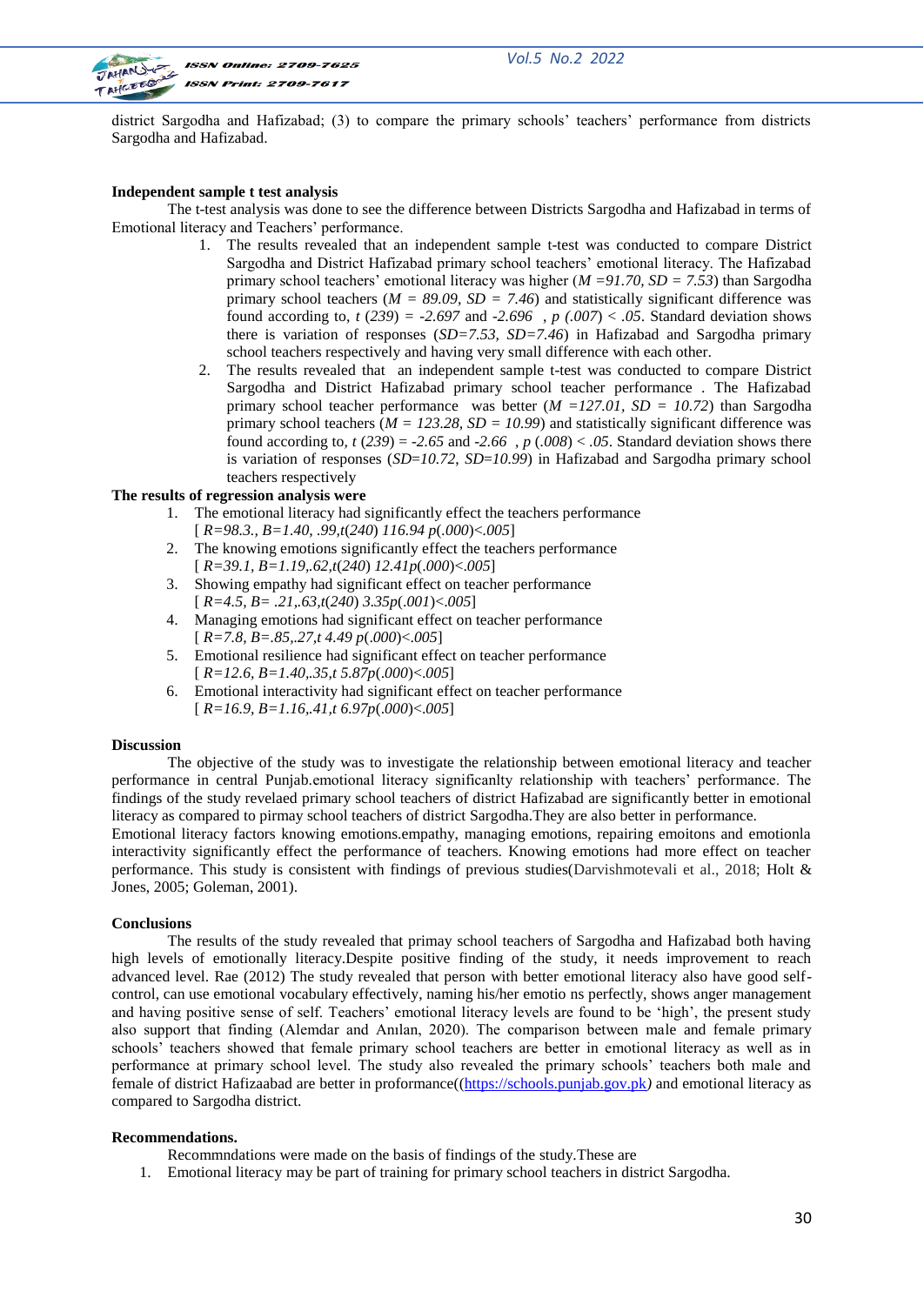*Vol.5 No.2 2022*



| Trainig workshop may be conducted for inservice primary school teachers working in poor performing<br>2.                                                |                             |
|---------------------------------------------------------------------------------------------------------------------------------------------------------|-----------------------------|
| schools.                                                                                                                                                |                             |
| Emotional literacy may be part of curriculum for prospective teachers.<br>3.                                                                            |                             |
| This study may be conducted at primary schools level in other provinces of pakistan.<br>4.                                                              |                             |
| <b>References</b>                                                                                                                                       |                             |
| Alemdar, M., & Anilan, H. (2020). The Development and Validation of the Emotional                                                                       | Skills<br>Literacy          |
| Scale. International Journal of Contemporary Educational<br>Research, 7(2), 258-270.                                                                    |                             |
| Antidote. (2003). The Emotional Literacy Handbook, promoting whole school                                                                               | London:<br>strategies.      |
| David Fulton.                                                                                                                                           |                             |
| Baig, M.(2019). Emotional Literacy in Education. International Journal of Reflective                                                                    |                             |
| Research in Social Sciences. 2(1), 74-76. www.reflectivejournals.com.<br>Bar-On, R., (1997). The Emotional Quotient Inventory (EQ-I): Technical Manual, | Multi-Health                |
| Systems. Toronto, Canada                                                                                                                                |                             |
| Burkitt, I. (2014). Emotions and social relations. Sage.                                                                                                |                             |
| Chen, J. (2016). Understanding teacher emotions: The development of a teacher emotion. Teaching and Teacher                                             |                             |
| Education, 55, 68-77.                                                                                                                                   |                             |
| Darvishmotevali, M., Altinay, L., & De Vita, G. (2018). Emotional intelligence and                                                                      | creative performance:       |
| Looking through the lens of environmental uncertainty<br>and cultural intelligence. International Journal                                               |                             |
| Management, 73, 44-54.<br>of Hospitality                                                                                                                |                             |
| Farouk, S. (2010). Primary school teachers restricted and elaborated anger.                                                                             | Cambridge                   |
| Journal of Education, 40(4), 353-368.                                                                                                                   |                             |
| Farouk, S. (2012). What can the self-conscious emotion of guilt tell us about primary                                                                   | school teachers'            |
| pupils? Teachers and Teaching. 18(4),<br>moral purpose and the relationships they have with their                                                       |                             |
| 491-507.                                                                                                                                                |                             |
| Fatima, A., Imran, R., & Zaheer, A. (2010). Emotional intelligence and job                                                                              | satisfaction: Mediated      |
| by transformational leadership. World Applied Science<br>Journal, 10(6), 612-620.                                                                       |                             |
| Fried, L., Mansfield, C., & Dobozy, E. (2015). Teacher emotion research: Introducing                                                                    | a conceptual model to       |
| guide future research. Issues in Educational Research,<br>$25(4)$ , 415-441.                                                                            |                             |
| Faupel, A.(2003). Emotional Literacy Assessment and Intervention Ages 11-16.                                                                            | Southampton:<br>Nfer-       |
| Nelson Publishing.                                                                                                                                      |                             |
| Faupel, A., Herrick, E., & Sharp, P. M. (2017). Anger management: A practical guide for teachers. Routledge.                                            |                             |
| Gardener, H. (2000). Intelligence reframed: Multiple intelligence for the 21 <sup>st</sup> century. New York: Basic Books.                              |                             |
| Goleman, D. (2001). An EI-based theory of performance. The emotionally intelligent                                                                      | workplace: How to           |
| select for, measure, and improve emotional intelligence in<br><i>individuals,</i>                                                                       | groups,<br>and              |
| organizations, 1(1), 27-44.                                                                                                                             |                             |
| Goleman, D. (1995). Emotional Intelligence. New York: Bantam Books                                                                                      |                             |
| Goleman, D. (1998b). Working with Emotional Intelligence. New York: Bantam.                                                                             |                             |
| Goleman, D. (1996). Emotional Intelligence. London: Bloomsbury.                                                                                         |                             |
| Gardener, H. (2000). Intelligence Reframed: Multiple Intelligence for the 21st<br>Century. New York: Basic Books.                                       |                             |
| Gillum, J. (2010). Using emotional literacy to facilitate organisational change in a                                                                    | school:<br>primary<br>a     |
| case study (Doctoral dissertation, University of<br>Birmingham).                                                                                        |                             |
| Hargreaves, A. (1998). The emotional practice of teaching. Teaching and Teacher                                                                         |                             |
| Education, 14, 835-854.                                                                                                                                 |                             |
| Hargreaves, A. (2001). Emotional geographies of teaching. Teachers College Record,                                                                      | 103, 1056-1080.             |
| Hilton, M. (2014). How Social-Emotional Learning and Development of 21st Century                                                                        |                             |
| Competencies Support Academic Achievement.                                                                                                              |                             |
| Holt, S., & Jones, S. (2005). Emotional intelligence and organizational performance:                                                                    | Implications                |
| for performance consultants and educators. Performance                                                                                                  | Improvement, 44(10), 15-21. |
| Kewalramani, S., Agrawal, M., & Rastogi, M. R. (2015). Models of emotional                                                                              | intelligence:               |
| Similarities and discrepancies. Indian Journal of Positive<br>Psychology, 6(2), 178.                                                                    |                             |
| Malik, S. A., Iqbal, M. Z., Khan, M. M., Nasim, K., Yong, J., & Abbasi, M. M. H.                                                                        | (2011).                     |
| Measuring job satisfaction, motivation and health issues of secondary school teachers in Pakistan. African                                              |                             |
| Journal of Business Management, 5(33),<br>$50 - 63$ .                                                                                                   |                             |
| Matthews, B. (2005). <i>Engaging education: Developing emotional literacy, equity and</i>                                                               | coeducation:                |
| Developing emotional literacy, equity and co-education.<br>McGraw-Hill Education (UK).                                                                  |                             |
| Matthews, B. (2015). The elephant in the room: Emotional literacy/intelligence,                                                                         | science education, and      |
| gender. In The Future in Learning Science: What's in it<br>for the Learner? (pp. 193-212). Springer, Cham.                                              |                             |
| Mayer, J. D., & Salovey, P. (1993). The intelligence of emotional intelligence.                                                                         |                             |
| $17(2)$ , 433-142.                                                                                                                                      |                             |